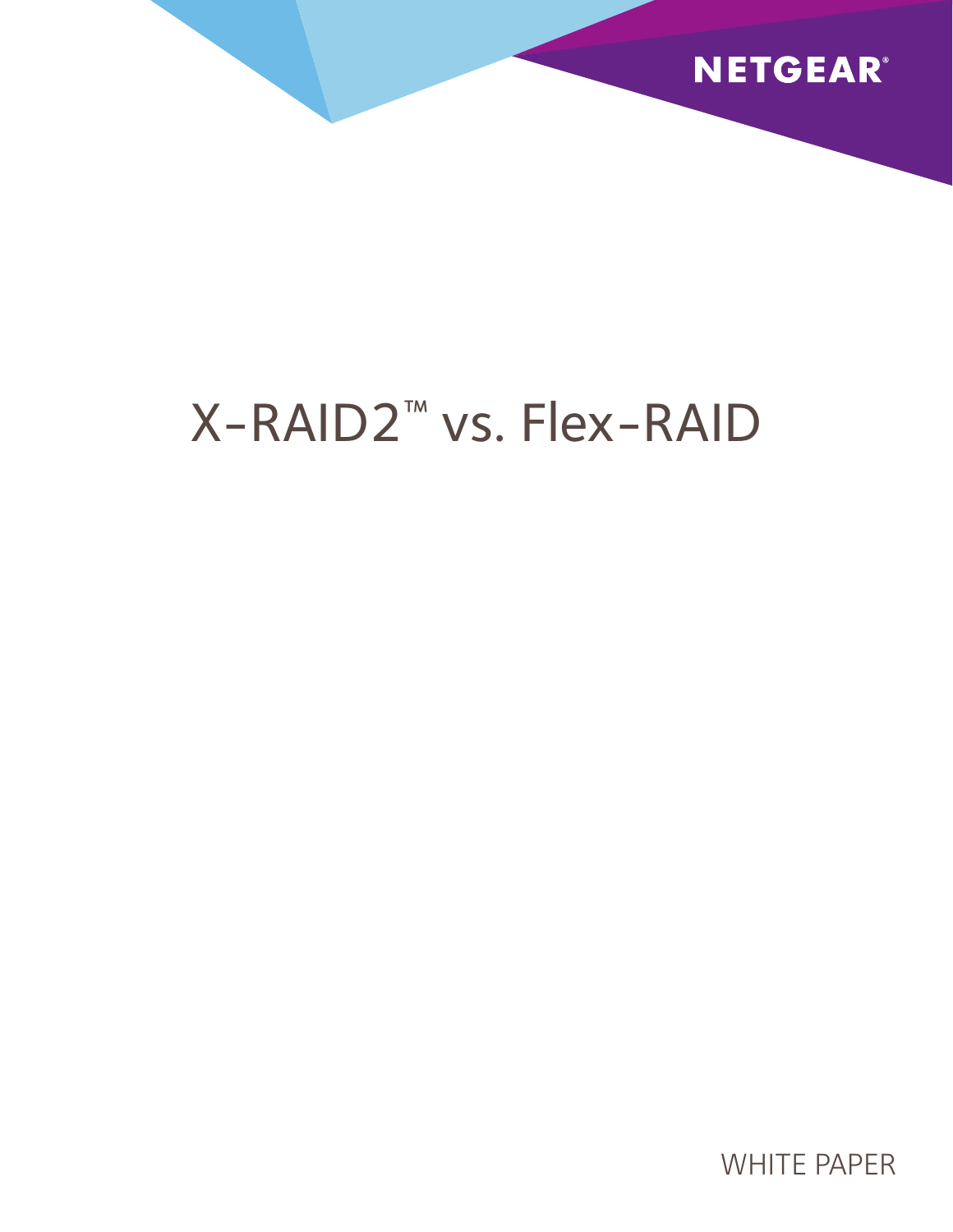#### **Introduction**

At NETGEAR we have received a number of questions regarding X-RAID2™ and FLEX-RAID. This whitepaper is intended to be a simple introduction to the differences between the two options. Before diving in, it is important to understand a few key points:

- RAID (Redundant Array of Independent Disks) is a common storage industry term
- • The primary benefit of RAID is that in multi-disk storage solutions (2-bay or greater) your data is protected against failure of any single disk.
	- − At its most basic, data put on the drive is copied across all disks in the device. This is typically referred to as "striping." If one fails, data is still safe on the other disks. The user can then replace the bad disk and the data is again copied and stored across all disks.

**X-RAID2** is the NETGEAR version of "RAID for dummies." This is the default and requires no knowledge or configuration to get the protection from disk failure discussed above. With X-RAID2 you can also add disks and the additional capacity is added to the RAID group regardless of the initial number of disks.

**FlexRAID** is the NETGEAR version of "RAID for experts/geeks." You have greater flexibility and can improve capacity/ efficiency/etc., but you should have a working knowledge of RAID architectures and concepts. Expansion can happen only by adding a new RAID group of at least two disks.

### **X-RAID2**

X-RAID2 is an auto-expandable RAID technology that is available only on ReadyNAS® systems. With X-RAID2, you do not need to know intricate details about RAID to administer your system. X-RAID2 allows you to add storage space without reformatting your drives or moving your data to another location. Because the expansion happens online, you can continue to use your ReadyNAS system while the volume capacity increases.

Because X-RAID2 is a single-volume architecture, if you configure your hard disk drives to use X-RAID2, your storage system has only one volume that is made up of all installed hard disk drives. X-RAID2's single-volume architecture has two major advantages:

- Easy system management
- Auto-expansion

With X-RAID2, you can start out with one hard disk, add a second disk for data protection, and add more disks for additional storage capacity. X-RAID2 accommodates the new disks automatically. You can replace existing disks with larger-capacity disks and X-RAID2 automatically accommodates the new disks.

X-RAID2 requires a minimum of two hard disks to provide protection against disk failure. If you have a one-disk ReadyNAS storage system and want protection from disk failure, you must add a second disk that is at least as large as the first. It can be added while the system is running.

X-RAID2 uses the capacity of one disk for data storage and reserves the capacity of a second disk for data protection, which allows the volume to recreate data if a disk fails. In a two-disk system, the usable storage space is one disk. In a three-disk system, the usable storage space is two disks. In general, the total capacity of your storage system equals the capacity of all your disks minus the capacity of one disk.

X-RAID2 also allows for the automatic expansion of volume size when you replace a disk drive with a larger capacity drive. Detailed instructions are available in the software manual.